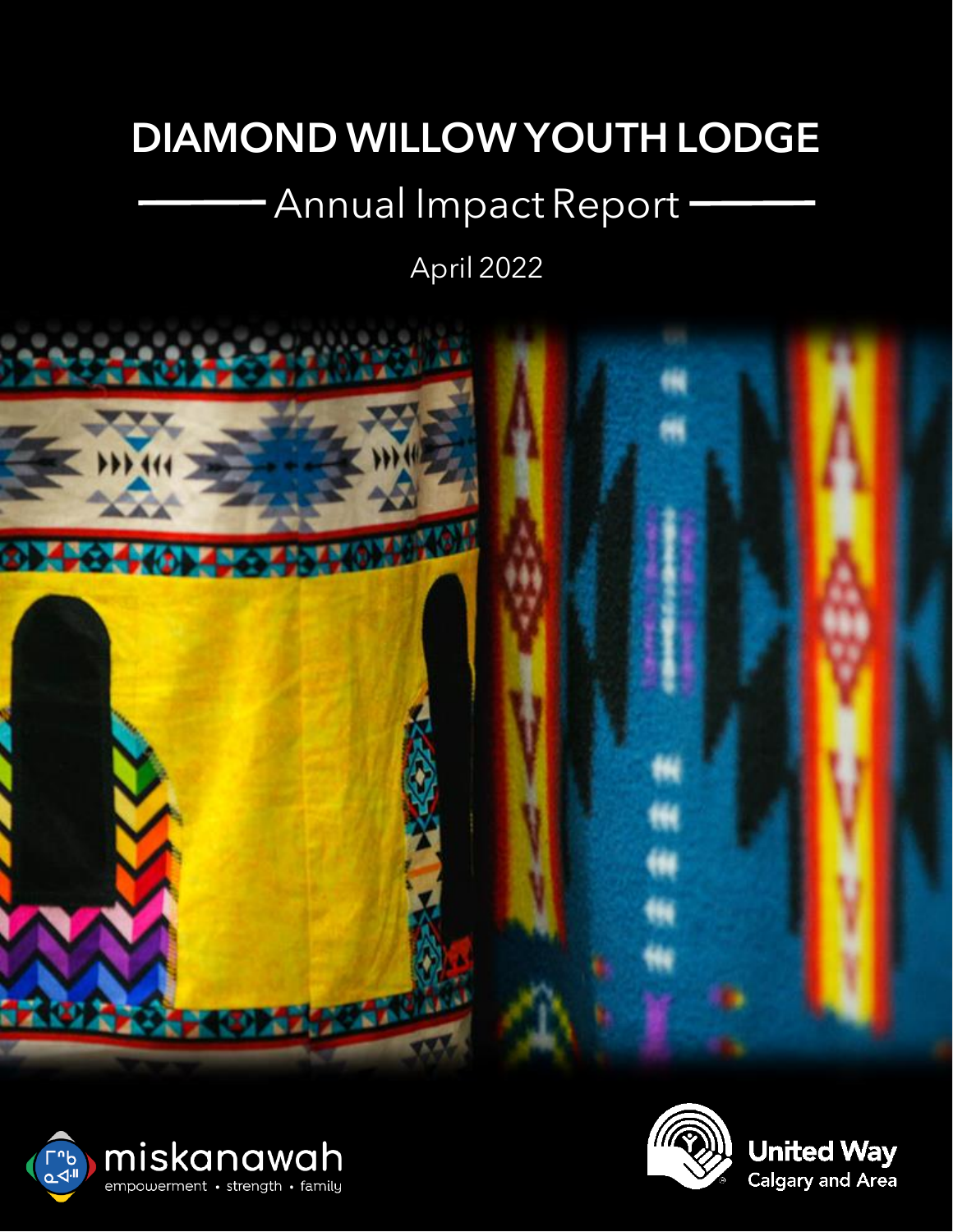

# LAND ACKNOWLEDGEMENT

In the spirit of our journey to promote reconciliation, we would like to honour the truth of the shared history and acknowledge Treaty 7 territory and the traditional lands of the Blackfoot Confederacy, which includes the Kainai (Kai-nai), Siksika (Seeg-see-kah), Pikani (Bee-Kah-nee), Tssut'ina (Soo-tea-nah), and Stoney Nakoda nations, including the Chiniki, Bearspaw, and Wesley First Nations. We would also like to recognize the Metis people, and the Inuit people who have made their home here in Moh-kins-tsis, also known as Calgary.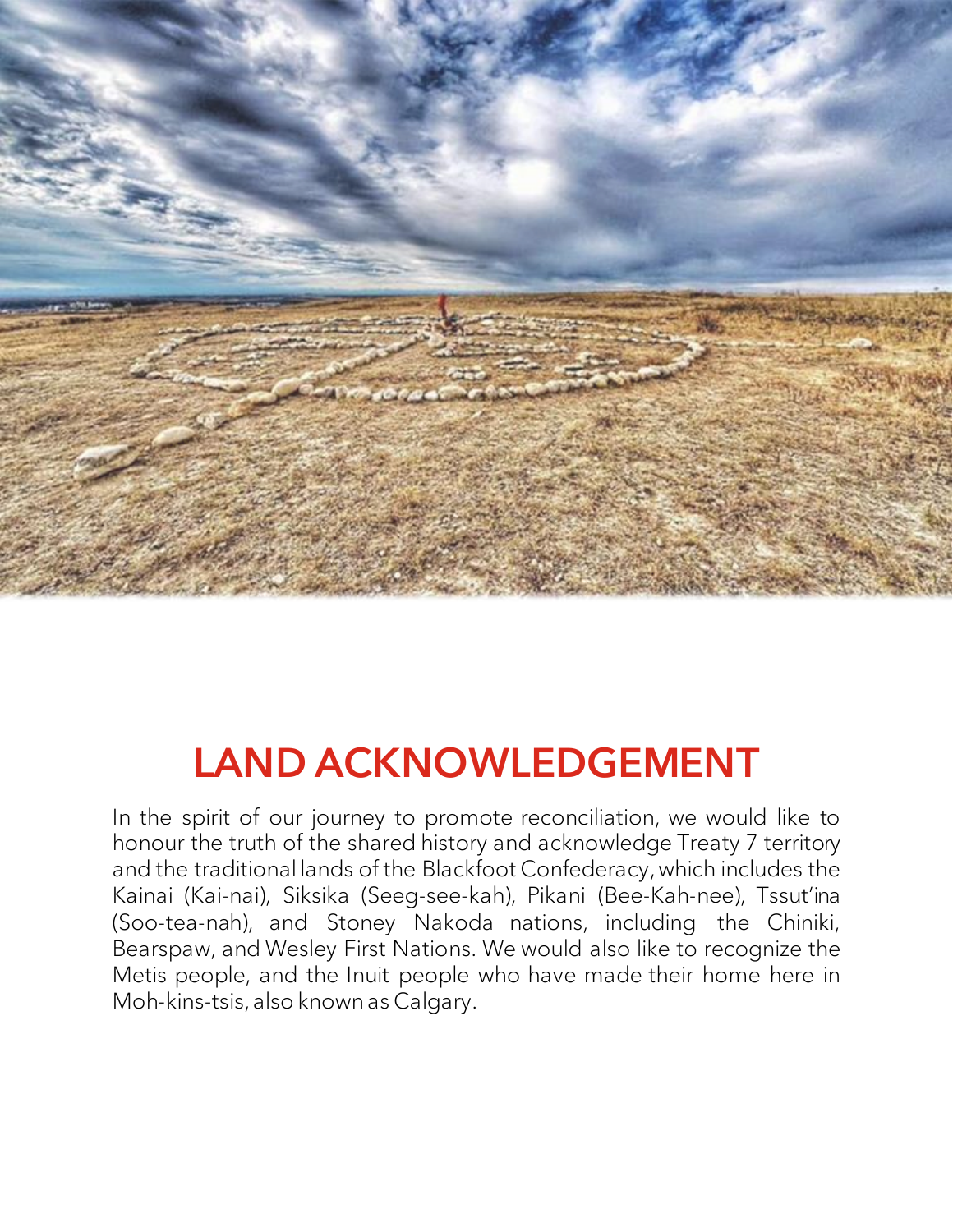**The content within this report is considered smudged information according to Indigenous practices.**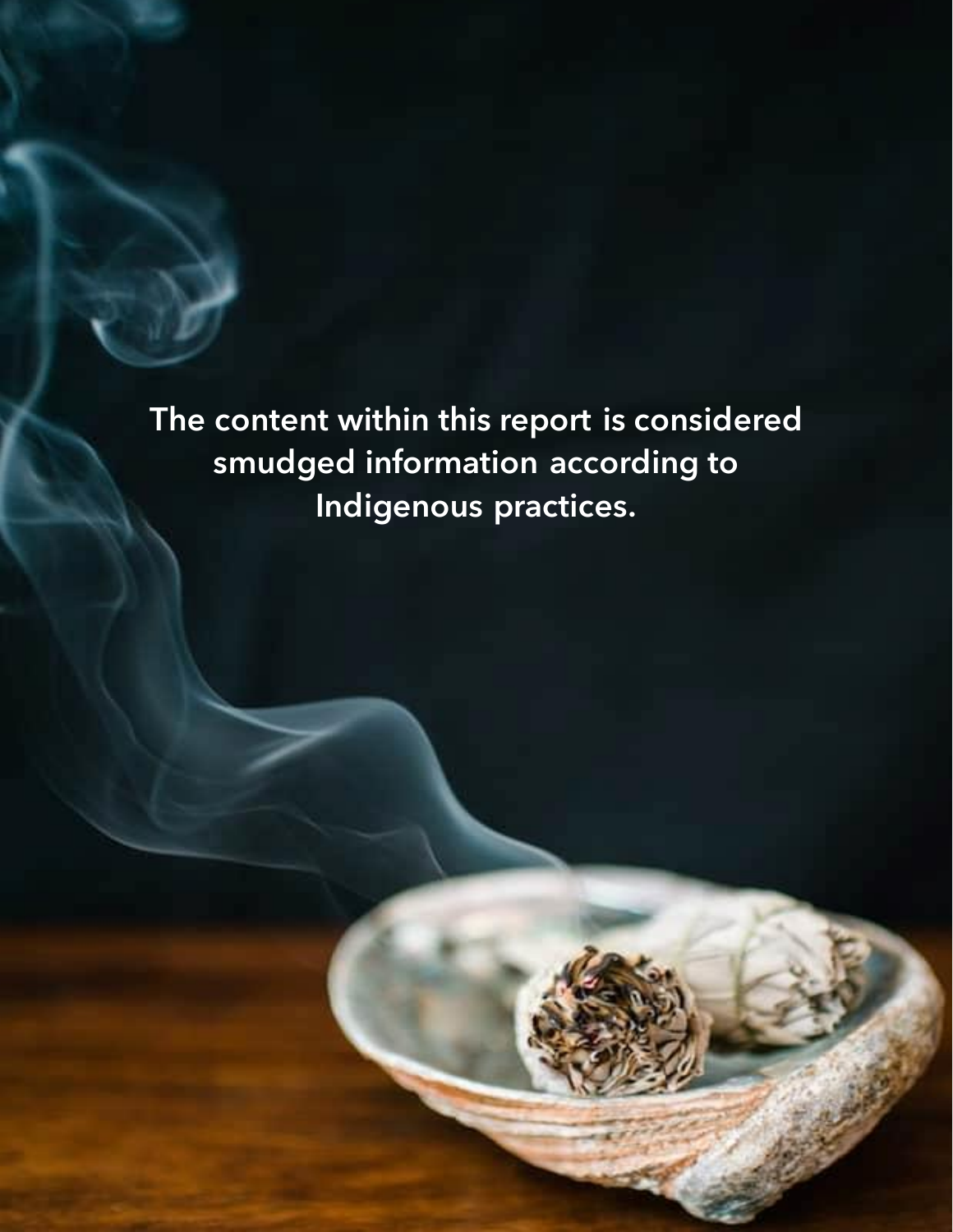### DIAMOND WILLOW TREES ARE USED TO BUILD SWEAT LODGES, WHICH ARE SACRED, SAFE SPACES FOR HEALING, REFLECTION, AND CONNECTION WITH ONE ANOTHER, AS WELL AS THE EARTH.

The well-being of our community's Indigenous people continues to be impacted by factors of our nation's history. This includes the legacy of the residential school system, where seven generations of children were removed from their families, while experiencing oppressive policies and practices. Suppressed Indigenous culture and identity has resulted in significant loss of language, culture, spirituality, parenting skills, and traditional roles in Indigenous societies. With the recent and ongoing discovery of thousands of unmarked graves at former sites of Indian Residential Schools across Canada, the Indigenous community continues to feel the trauma, as survivors and family members. As a result of this suppression, intergenerational trauma has caused many Indigenous people in our community to struggle with living healthy and rewarding lives. Indigenous people today tend to have poorer health, higher suicide rates and instances of homelessness, as well as lower income compared to other Canadians. Calgary currently has the fifth largest Indigenous population in Canada.

Diamond Willow Youth Lodge was designed to support Indigenous youth in Calgary and area on their path to healing and well-being. In the development of this project, and under the guidance of Indigenous Elders, United Way partnered with Miskanawah, a local agency that offers supportive services guided by Indigenous teachings. Since opening in the fall of 2018, the Lodge offers a welcoming and inclusive gathering place for Indigenous youth to connect with peers and build positive informal relationships with Elders in a safe and non-stigmatizing setting. Youth participate in their own healing and well-being at their own pace.

Led by an Indigenous Youth Coordinator, Indigenous Youth Council, and youth participants, the Lodge provides Indigenous youth the opportunity to design their own space based on the interests and needs of the participants with diverse Indigenous backgrounds. By providing culturally appropriate healing practices and activities, as well as access to a variety of supports, the Lodge promotes self-discovery, Indigenous identity, and well-being.

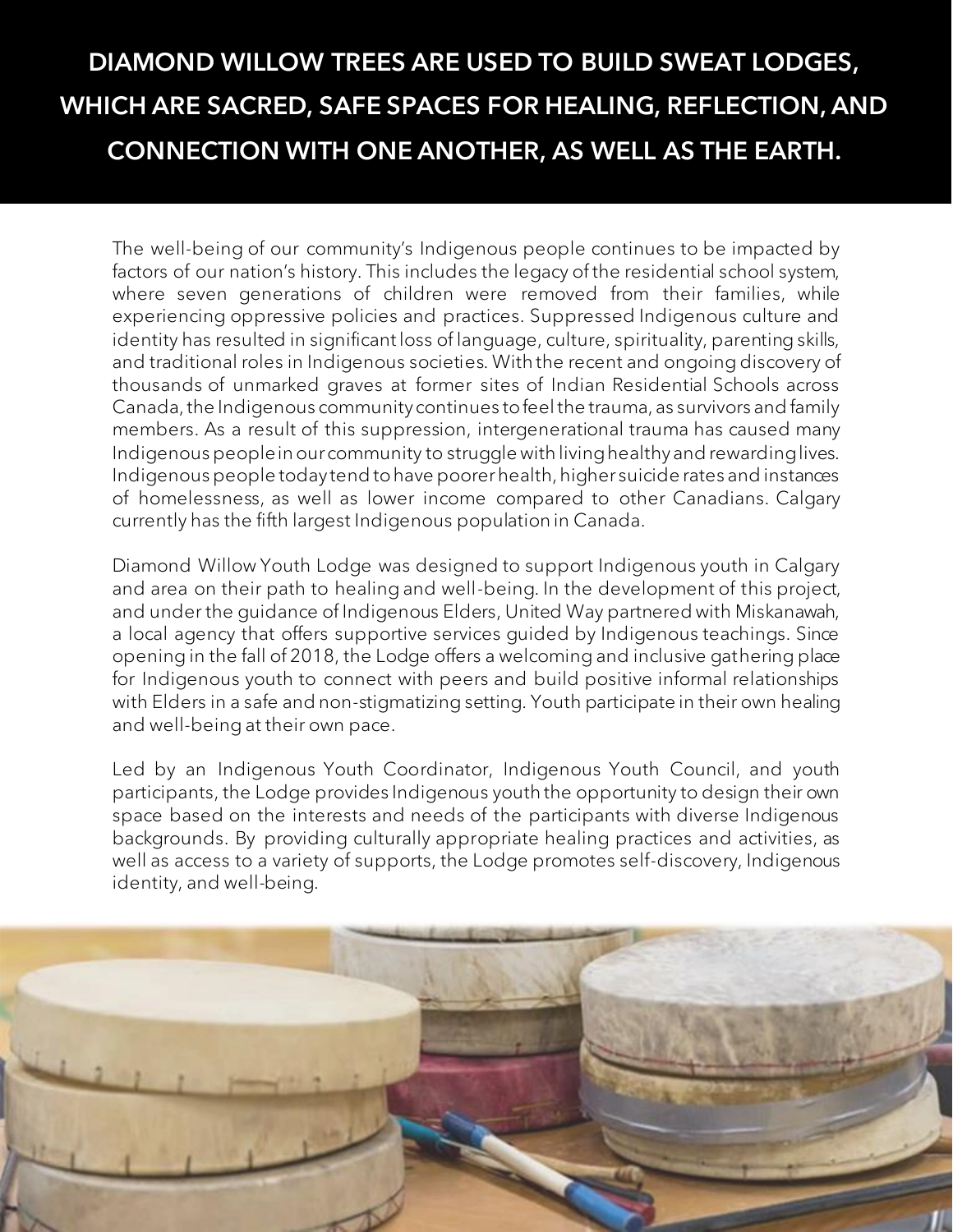## PROGRAMS

### FROM JUNE 2020 TO DECEMBER 2021, DIAMOND WILLOW YOUTH LODGE HELD 351 EVENTS AND WORKSHOPS AND SERVED 598 YOUTH THROUGH PROGRAMMING ACTIVITIES.

Despite the challenges of the ongoing COVID-19 pandemic, Diamond Willow Youth Lodge has strived to deliver impactful and safe programming for Indigenous youth in Calgary. All programming has remained free, open to youth aged 12-29, and easy to access on a drop-in basis. Although Diamond Willow Youth Lodge is a physical space, the pandemic has reinforced that the true power of the Lodge is in the connections that are formed. As the programming and services continue with a hybrid of virtual and inperson delivery, youth experienced uninterrupted, and continual, access to relevant supports.

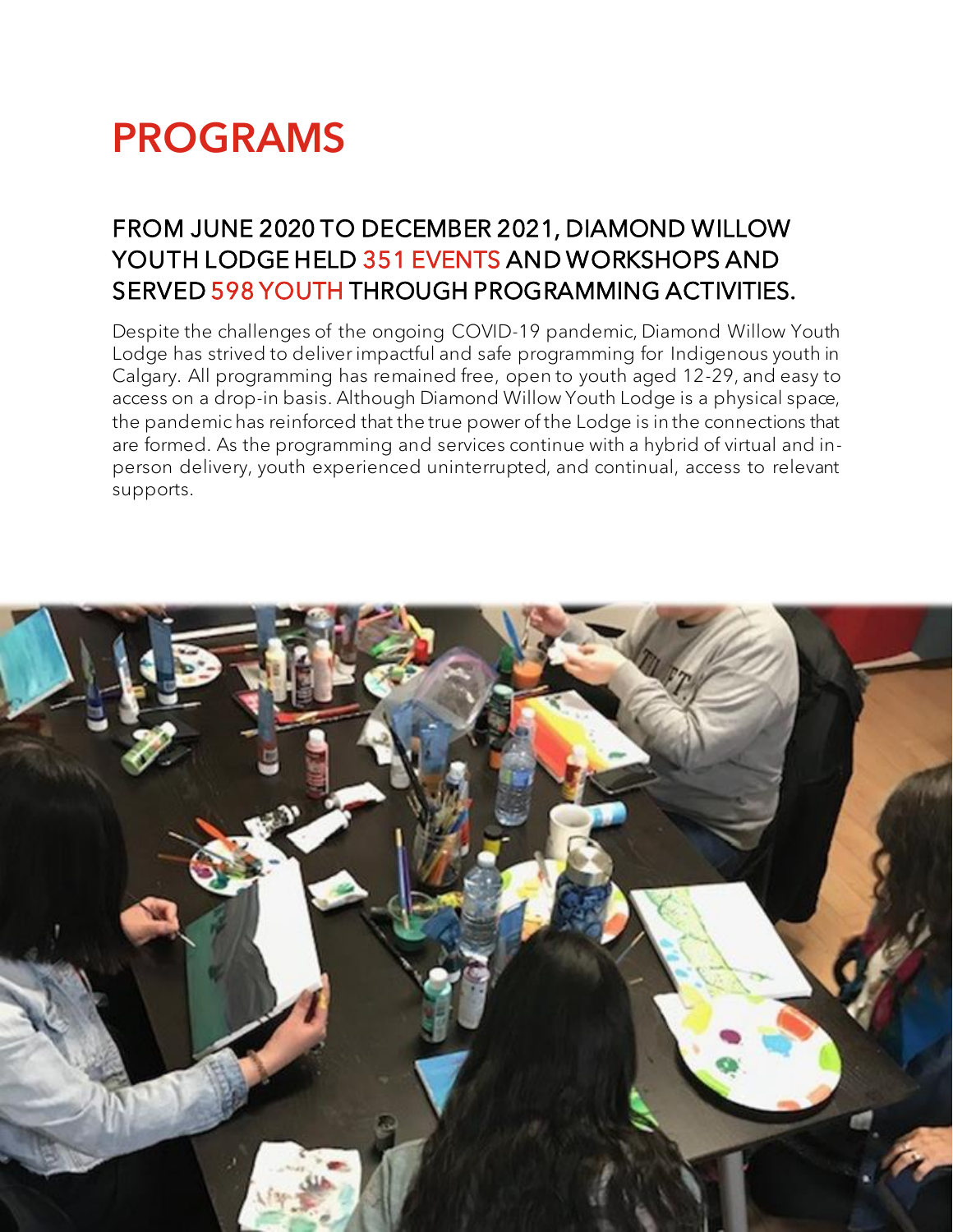

### Guest Speakers (Virtual and In-Person)

Guest speakers chosen are Indigenous leaders who have had an impact on their community. Speakers share their stories on how they achieved success in their lives and talk about the challenges they experience in their personal lives and careers. Guest Speakers provide opportunities for youth to connect with Indigenous role models that have overcome struggles and are now giving back to the community.

#### Virtual Elder Hours

These virtual circles have given youth the chance to talk openly about how they have been feeling mentally, emotionally, and spiritually. Elders are available to listen and offer guidance and support. Having survived other pandemics, Elders share their knowledge, offering hope to youth who are struggling today.

#### Virtual Workshops

Hosted virtually with local Indigenous artists and Knowledge Keepers, youth are given the opportunity to learn new skills, grow in cultural competency, develop higher self-esteem, and connect with peers. During the pandemic, youth were registered for virtual workshops, supplies were delivered to their door for lowbarrier access, and the workshops were facilitated through Zoom.

### Outdoor Activities and Virtual Games Nights

Activities support both the physical and mental health of the youth. This year both Summer and Winter programming were offered which enabled the youth to form strong connections with the Knowledge Keepers. Youth expressed their gratitude for outdoor and in-person opportunities amidst all the virtual programs.

### Medicine Walks and Picking

During the medicine walks, Elders shared teaching on what medicines were used in ceremony and the protocols to follow. The walks were led by Elders and/or Knowledge Keepers who provide a wide variety of teachings from different communities. The youth learned to care for themselves, physically, mentally, emotionally, and spiritually through these walks, and through the plants they encountered along with way.

#### **Ceremonies**

When health recommendations allow, Pipe Ceremonies and Sweat Lodge Ceremonies are hosted, including Drum Awakening Ceremony, Naming Ceremony, and Rattle Making. The Elders worked hard to ensure these ceremonies were facilitated in a way that kept everyone at a safe distance and with as little physical contact as possible.

"Thank you for bringing your stories tonight. Your stories may have been hard to hear, but they are harder to live through. It shows strength and determination. I'm always in such awe and bravery for everything you've been through."

**Youth Participant - Elder Hours with Marion**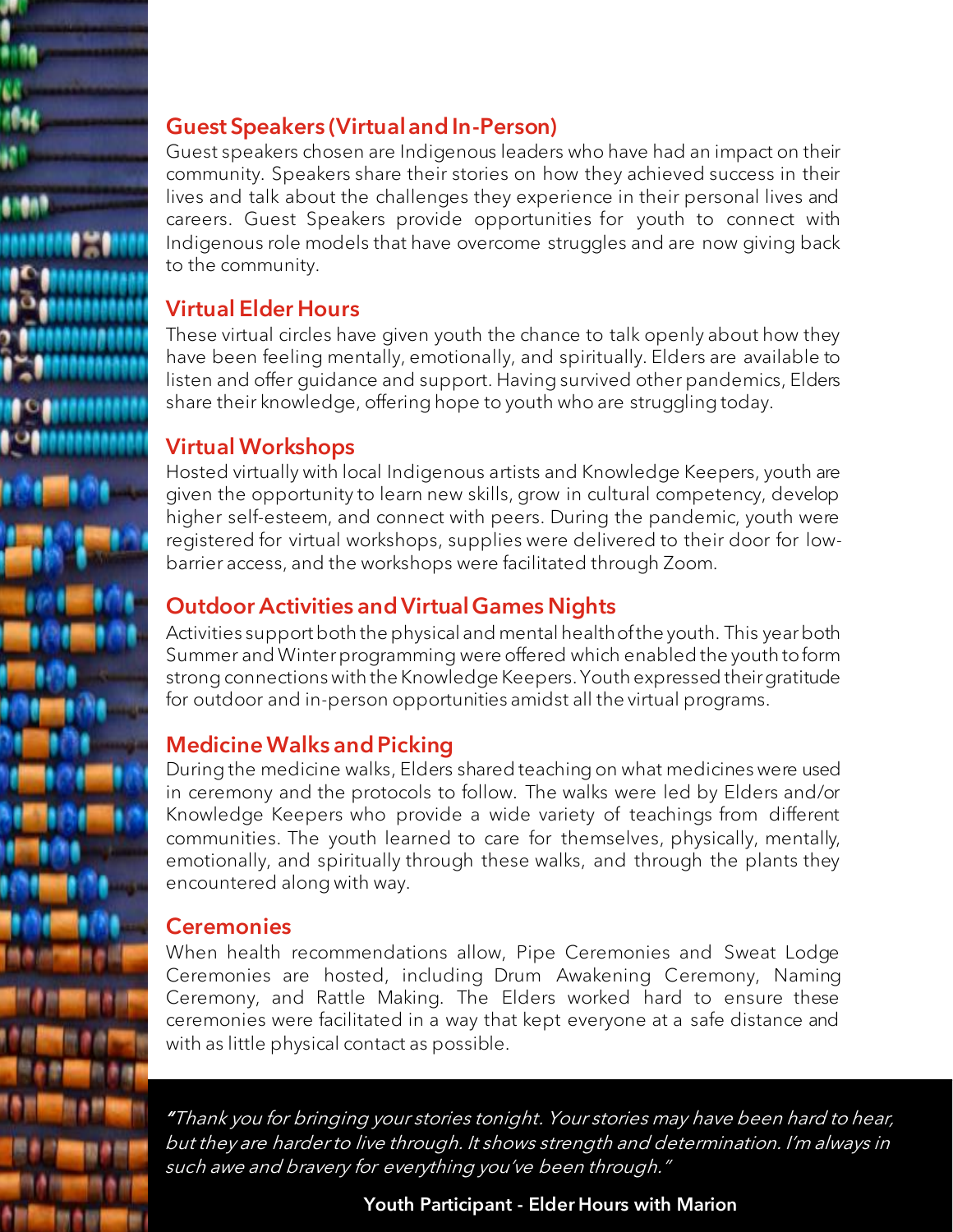

Staff met virtually once a week on Zoom to guide youth participant's work in their gratitude practice in journals and occasionally brought in guest speakers to talk about mental health and wellness.

#### Rap University

Local MC Dwight Farahat collaborated with Diamond Willow Youth Lodge to provide a virtual, healthy, drug-free space for youth to come together to rap, cypher, and collaborate on artistic projects.

#### Young Buffalo Program

The Young Buffalo Program is geared towards youth aged 12-17 who are involved in, or at risk of being involved in, the justice system. Youth learn more about themselves, their culture, and building on life skills.

#### Virtual Performing Arts Program

Collaborating with Miskanawah's Family Resource Network, this program consisted of four segments, each focusing on a different facet of the performing arts. This program engaged a variety of local Indigenous artists around selfexpression, self-confidence, and improvisation (both in life and on-stage) with a focus on Hip Hop, Acting and Directing, and Comedy.

#### Loop Project

Loop is a research-based storytelling art project hosted in collaboration with Antyx Community Arts. This multistage summer project brings together both youth and Elders to research and learn stories, language, protocol, culture, and ceremony which will lead to the second phase in permanent sculptural installations that will be erected at the Genesis Centre.

#### White Aspen Project

The White Aspen project is in collaboration with McMan Services Collaborative Outreach Preventing Exploitation Program. Over 8 weeks, the program facilitated workshops exploring: belonging, healthy relationships, social media, sexual exploitation, and safety.

#### Virtual Active Nights

As the pandemic continued, the youth expressed a need to be physically active. This need was met by introducing "Boxing and Yoga Nights", with a focus on how strong mental health is linked to physical health, as well as the importance of mindfulness and the messages we tell ourselves.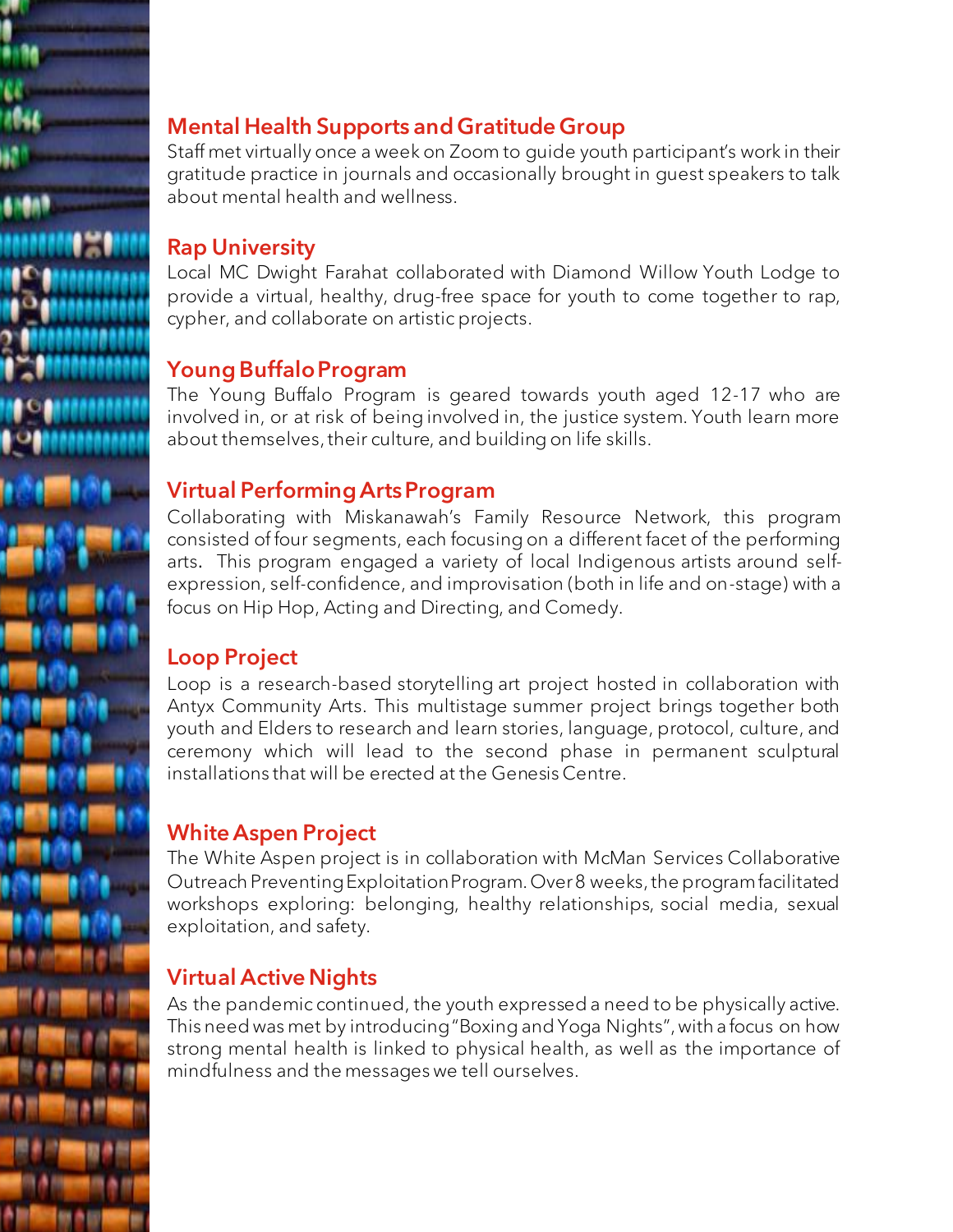# CREATING CONNECTIONS

Through Diamond Willow Youth Lodge, youth have been connected to one another, Elders, culture, and resources – including housing, addictions, and employment supports.



"Diamond Willow Youth Lodge… Not a place but rather a spiritual experience. Educational, fun, constructive creative activities facilitated by young people who are dedicated to providing holistic experiences wherein youth may expand their whole beings, namely their mental, emotional, physical, spiritual aspects. As well as connecting to their communities, Elders are directly involved to provide spiritual and cultural guidance. I feel honoured and privileged to work alongside the amazing youth leaders."



Elder Blair Thomas

"Kitsikakomim – I am wrapping my love around you and will take a lot from this…Feeling hopeful, for the next generation and grandmother's teachings…. Beautiful, powerful circle. Ayyy, hiy-hiy for tonight and for welcoming me into our circle. Prayers to our hosts for looking after our spirits tonight."

#### Participant – Full Moon Teaching with Doreen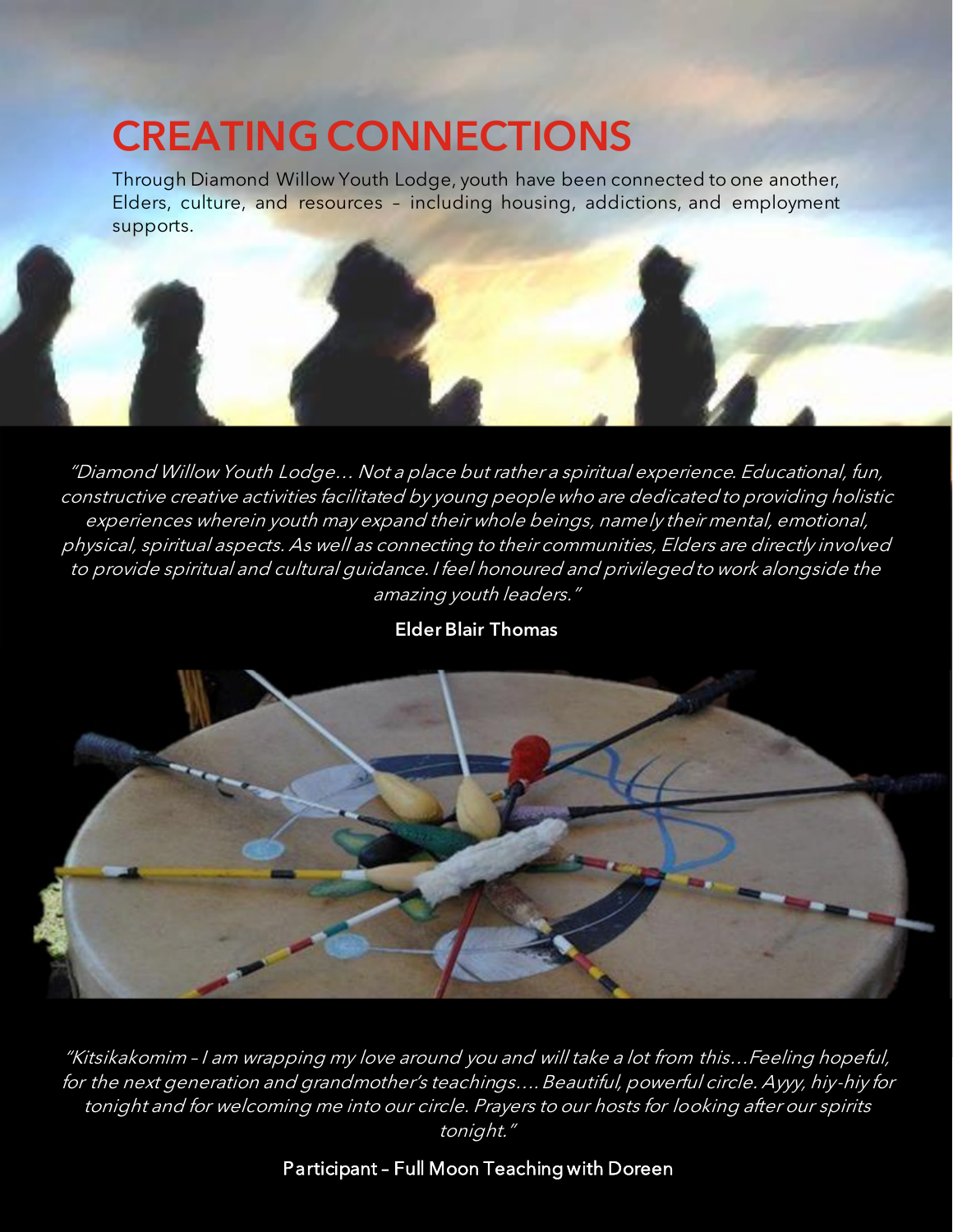### CONNECTING WITH CULTURE

#### Jaime's Story of Stepping Up

Jaime has demonstrated time and time again what an immense heart they have, and they have always been eager to spread joy and love within their community. Their support of other youth throughout the pandemic, their strength of character, and their commitment to Cultural Rejuvenation led the team to nominate Jamie for the Chief David Crowchild Award this year.

On the last weekend of May, news spread nationwide that the unmarked graves of 215 children were found at Kamloops Residential School. This finding sent ripples of hurt and grief through our Indigenous communities, especially for our Elders, many of whom are survivors themselves of the Residential School System.

The following Tuesday, Jamie gathered with a group of youth from our regularly scheduled Gratitude Group. We decided to forego any scheduled program plans, and instead opened up the circle for the youth to talk about what they had been feeling since hearing the news. Jamie showed incredible vulnerability in opening up about their feelings in our sharing circle, and they gave their peers the courage to speak their minds as well. May of our youth expressed their anger, frustration, and sadness that came with the opening of wounds they may not have looked towards in a while.

Our Elders expressed to us that this was not a time for us to ask them to hold ceremony, but rather that we should be the ones holding ceremony for them. We talked about what that means for those of us who are young and only just beginning to learn about ceremony. We spoke about how our tears, laughter, and listening with open hearts could be a form of ceremony that we hold for our Elders.

At the end of the sharing circle, Jamie suggested that we plan something to help support our Elders. The group was enthusiastically supportive of the idea and in brainstorming together about how each of them could take action to spread awareness in the community, support our own healing, and support the healing of our Elders. Many ideas were discussed such as raising a tipi and connecting with culture, using art as a means of therapy and public messaging, and spending quality time with our Elders.

In the end we decided to invite our Elders to meet with us in person the following Tuesday to go for a therapeutic walk along the river, share in company, conversation, and laughter. The group also planned to bring orange ribbons and chalk to create a "walking mural" along the river pathways so that we left a mark to represent those children who never returned home. It was beautiful to see a youth like Jamie taking action and taking their own healing, as well as the healing of others, into their own hands. We spoke about how in times of grief it can feel like everything is out of your control, but to take one small step of action can make you feel empowered and help deal with the grief you feel. Through the Gratitude Group, our Ceremonies, and our Diamond Willow Youth Council, we have seen Jamie step up to support others and make their community better for the next generation of youth.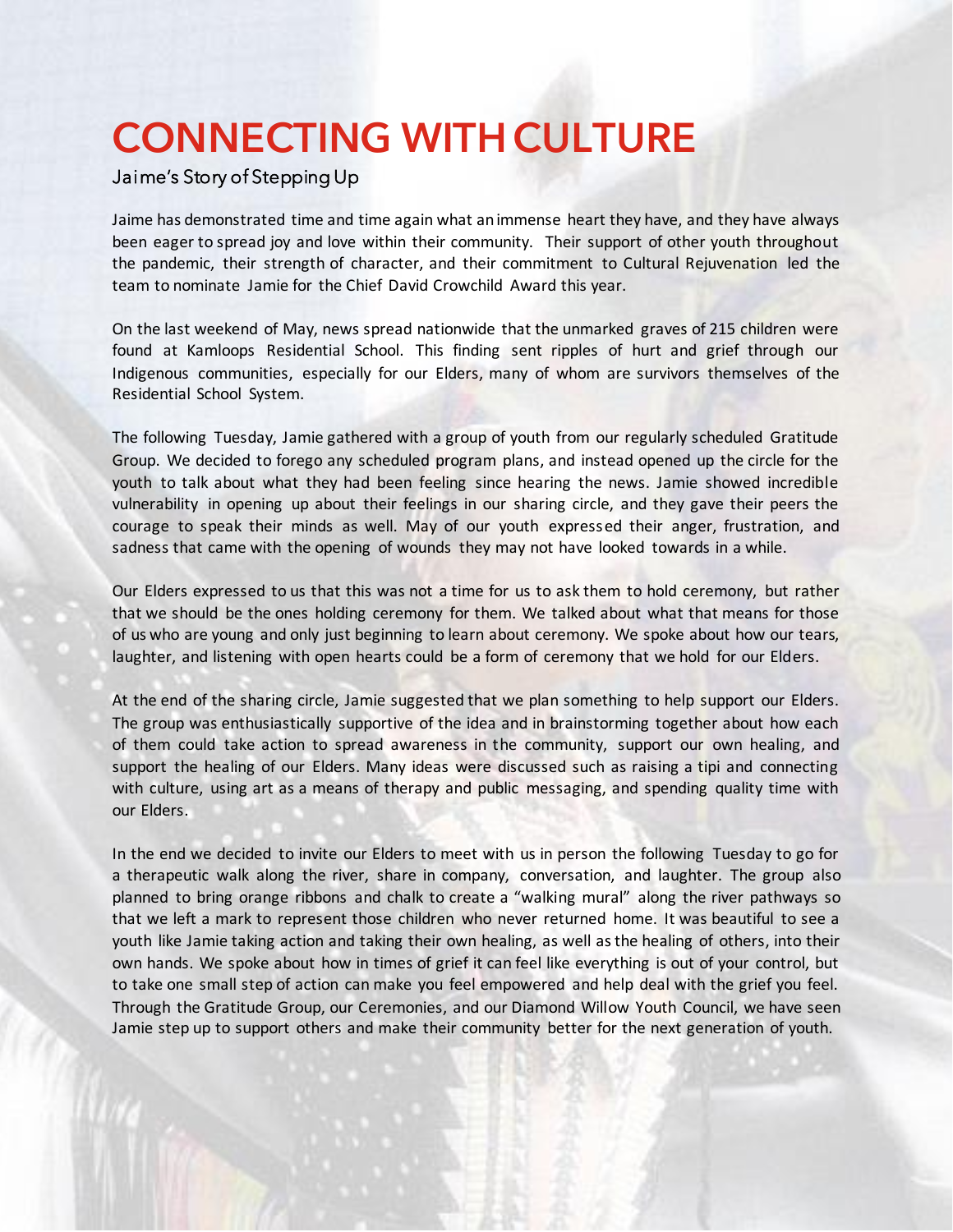#### Ongoing Pandemic Support

"Gratitude Group has given me something to look forward to during the week, reminds me of all the good things that surround me in life, and allowed me to trust others with my love and trusting others' love.

The Group has helped me along on my path of healing. Gratitude Group has helped me with daily practices and appreciate the things that I DO have and not take them for granted. Allowing me to even like things about myself which is normally quite a struggle. It is so easy to focus on the negative in dayto-day life and the Group has given me the opportunity to let all of that go.

Whenever I think of Gratitude Group, it is just a wave of emotions that brings me peace and gives me a sense of calm, happiness, and appreciation. It is hard to just pick up one moment because every second makes the whole experience beautiful. Although I am particularly fond of when we all just start laughing over something silly and it feels like the whole world and its worries fade away and the only thing left is this singular moment in time where I don't have to be perfect for anyone, I can just be myself, happy."

#### Youth Participant – Gratitude Group

## MOVING FORWARD

Diamond Willow Youth Lodge remains flexible and is moving forward with a hybrid model of both in-person socially distanced workshops and online programming. The Lodge continues to build momentum on a virtual platform with several new partnerships and projects in development for 2022, including:

#### Collaborations

To best support youth and their families during the pandemic, Diamond Willow Youth Lodge will continue working with over 35 community organizations and local Artists with the intent to meet current needs and develop future projects.

#### Youth Council

Diamond Willow Youth Lodge will focus on developmental activities on Miskanawah's four core values: Culture, Respect, Trust, and Community. Through facilitated activities, the group will look at applying these values in their own lives and look at ways to impact our broader community with a keen focus on personal values, what they mean, and how they impact the ways in which people show up in the world.